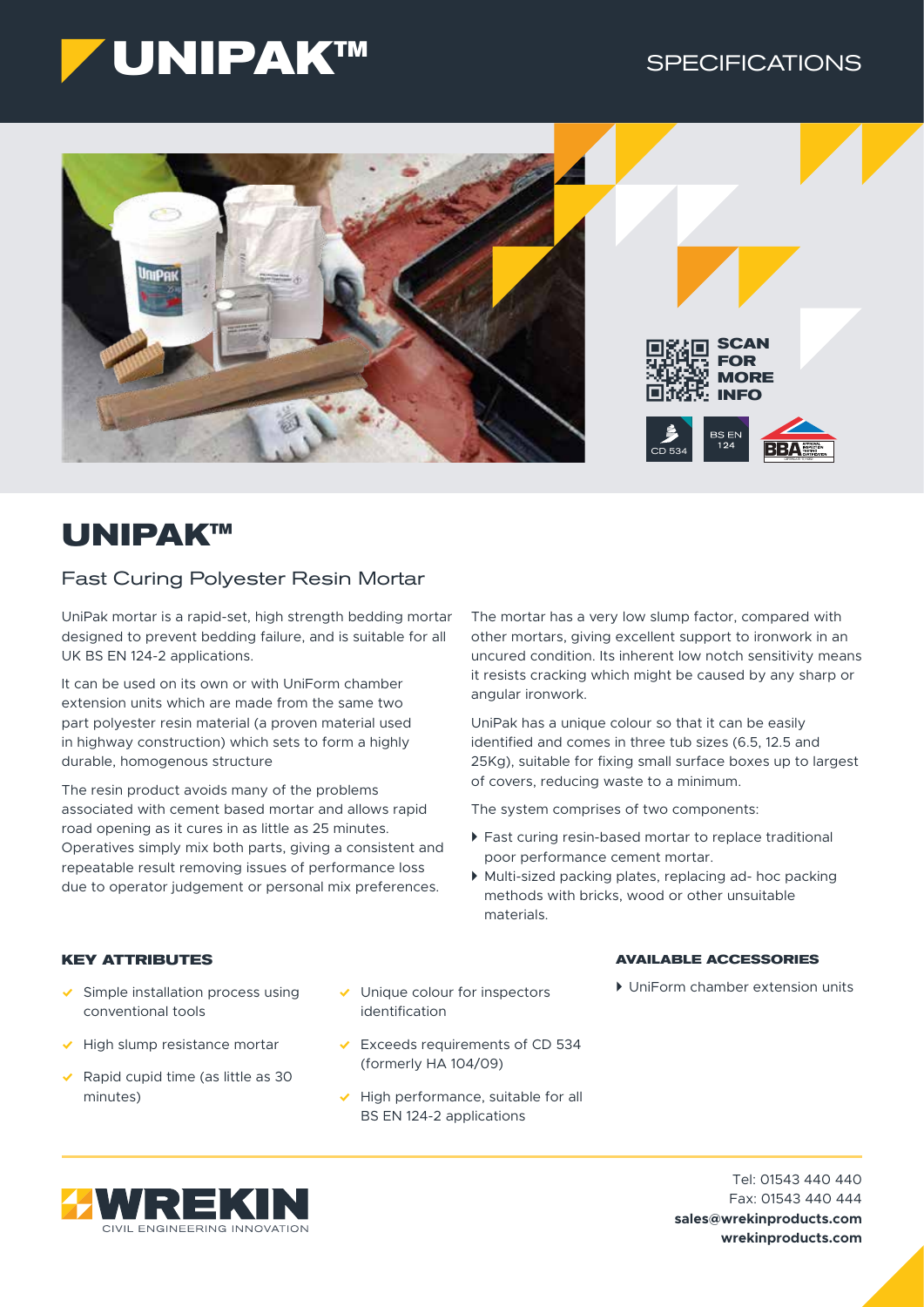## **UNIPAK RANGE**

| <b>STOCK CODE</b> | <b>DESCRIPTION</b>          |
|-------------------|-----------------------------|
| YPCR/U6.5         | 6.5Kg tub of UniPak mortar  |
| <b>YPCR/U12.5</b> | 12.5Kg tub of UniPak mortar |
| YPCR/U25          | 25Kg tub of UniPak mortar   |

# **TECHINCAL SPECIFICATION**

| <b>PRODUCT INFORMATION</b>     |                                                                                                       |                                      |                                    |                          |  |
|--------------------------------|-------------------------------------------------------------------------------------------------------|--------------------------------------|------------------------------------|--------------------------|--|
| Form                           | Granular                                                                                              |                                      |                                    |                          |  |
| Colour                         | Salmon                                                                                                |                                      |                                    |                          |  |
| Hazard information             | IRRITANT - Polyester Resin. Consult Safety Datasheet before use                                       |                                      |                                    |                          |  |
| Cleaning                       | Clean mixing paddle immediately after mixing mortar by rotating paddle in a dry granular<br>substance |                                      |                                    |                          |  |
| Packaging                      | 25Kg, 12.5Kg & 6.5Kg tubs                                                                             |                                      |                                    |                          |  |
| Storage                        | Store unopened containers in a cool, dry location, away from extremes of temperature                  |                                      |                                    |                          |  |
| Shelf life                     | 9 months in unopened manufacturers containers                                                         |                                      |                                    |                          |  |
| <b>APPLICATION INFORMATION</b> |                                                                                                       |                                      |                                    |                          |  |
| Mix ratio                      | 1:1 Liquid: Solid as packaged, no part mixing permitted                                               |                                      |                                    |                          |  |
| Application temperature        | $1^{\circ}$ C to 30 $^{\circ}$ C                                                                      |                                      |                                    |                          |  |
| Working time                   | 15 minutes @ 20°C                                                                                     |                                      |                                    |                          |  |
| Setting time                   | 20 - 25 minutes                                                                                       |                                      |                                    |                          |  |
| Time to traffic                | Vehicle traffic - withing 1 hour (depending on site conditions)                                       |                                      |                                    |                          |  |
| <b>Bed thickness</b>           | 10 - 50mm                                                                                             |                                      |                                    |                          |  |
| Coverage                       | 125kg pack covers approximately 1m2 @ 10mm                                                            |                                      |                                    |                          |  |
| Density                        | 2200Kg/m <sup>3</sup>                                                                                 |                                      |                                    |                          |  |
| Shrinkage                      | < 0.1%                                                                                                |                                      |                                    |                          |  |
| <b>Adhesion Strenght</b>       | > 3 MPa to concrete                                                                                   |                                      |                                    |                          |  |
| <b>Slump Characteristics</b>   | 100mm (non slump)                                                                                     |                                      |                                    |                          |  |
| <b>Mechanical Mixing</b>       | Yes                                                                                                   |                                      |                                    |                          |  |
| <b>TIME</b>                    | <b>TENSILE STRENGTH</b>                                                                               | <b>COMPRESIVE</b><br><b>STRENGTH</b> | <b>FLEXURAL</b><br><b>STRENGTH</b> | <b>NOTCH SENSITIVITY</b> |  |
| 1 hour                         | 9 N/mm <sup>2</sup>                                                                                   | 60.7 N/mm <sup>2</sup>               | 22.3 $N/mm^2$                      | 8.8 $N/mm^2$             |  |
| 2 hours                        | 10 N/mm <sup>2</sup>                                                                                  | 70.7 N/mm <sup>2</sup>               | n/a                                | 9.4 N/mm <sup>2</sup>    |  |
| 3 hours                        | n/a                                                                                                   | n/a                                  | 26.1 N/mm <sup>2</sup>             | $9.5$ N/mm <sup>2</sup>  |  |
| 24 hours                       | n/a                                                                                                   | n/a                                  | n/a                                | n/a                      |  |
| 28 days                        | 13 N/mm <sup>2</sup>                                                                                  | 87.3 N/mm <sup>2</sup>               | n/a                                | n/a                      |  |